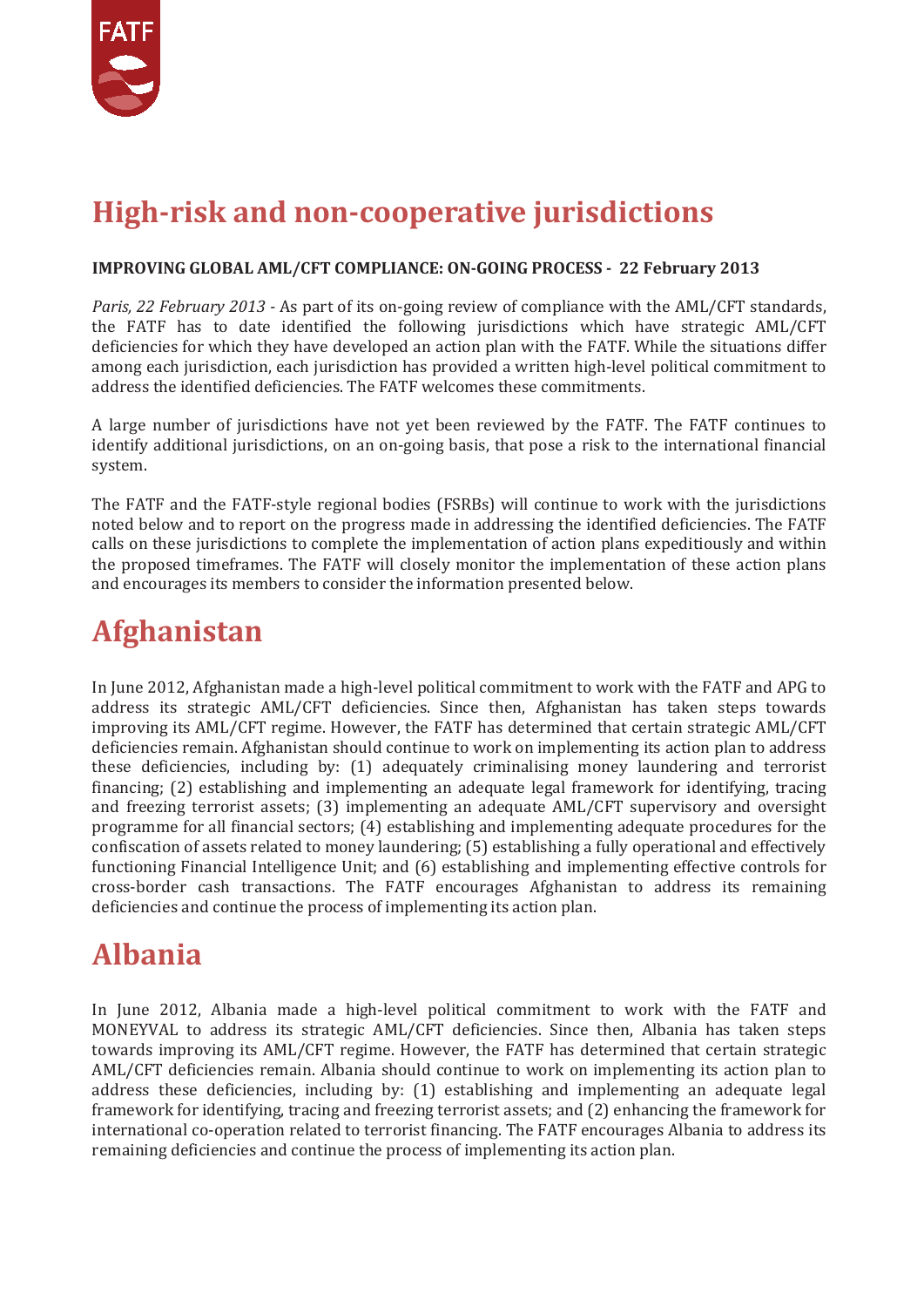

# **Algeria**

In October 2011, Algeria made a high-level political commitment to work with the FATF and MENAFATF to address its strategic AML/CFT deficiencies. Since October 2012, Algeria has taken steps towards improving its AML/CFT regime including through the publishing of CDD regulations by the Central Bank. However, the FATF has determined that certain strategic AML/CFT deficiencies remain. Algeria should continue to work on implementing its action plan, including by: (1) adequately criminalising terrorist financing; (2) establishing and implementing an adequate legal framework for identifying, tracing and freezing terrorist assets; (3) improving customer due diligence measures; and (4) ensuring an effectively functioning Financial Intelligence Unit. The FATF encourages Algeria to address its deficiencies and continue the process of implementing its action plan.

### **Angola**

In June 2010, Angola made a high-level political commitment to work with the FATF to address its strategic AML/CFT deficiencies. The FATF has determined that certain strategic AML/CFT deficiencies remain. Since the original action plan was formulated, Angola was subject to a mutual evaluation. It has highlighted additional strategic deficiencies and these have been included in the revised action plan, to which a renewed political commitment was provided. Angola should continue to work on addressing these deficiencies, including by: (1) adequately criminalising money laundering and terrorist financing; (2) establishing and implementing an adequate legal framework for the confiscation of funds related to money laundering and the identification and freezing of terrorist assets without delay; (3) ensuring an effectively functioning Financial Intelligence Unit; and (4) ensuring that appropriate laws and procedures are in place to provide mutual legal assistance. The FATF encourages Angola to address its remaining deficiencies and continue the process of implementing its action plan.

### **Antigua and Barbuda**

In February 2010, Antigua and Barbuda made a high-level political commitment to work with the FATF and CFATF to address its strategic AML/CFT deficiencies. However, the FATF has determined that certain strategic AML/CFT deficiencies remain. Antigua and Barbuda should continue to work on implementing its action plan to address these deficiencies, including by continuing to improve the overall supervisory framework. The FATF encourages Antigua and Barbuda to address its remaining deficiencies and continue the process of implementing its action plan.

### **Argentina**

In June 2011, Argentina made a high-level political commitment to work with the FATF to address its strategic AML/CFT deficiencies. Since October 2012, Argentina has taken substantial steps towards improving its AML/CFT regime, including by enacting a new capital markets law on 28 December 2012, which improves licensing and supervision of the securities sector, enhances co-operation mechanisms, and removes secrecy among domestic agencies, improving the exchange of AML/CFT information with a positive impact on financial transparency. However, the FATF has determined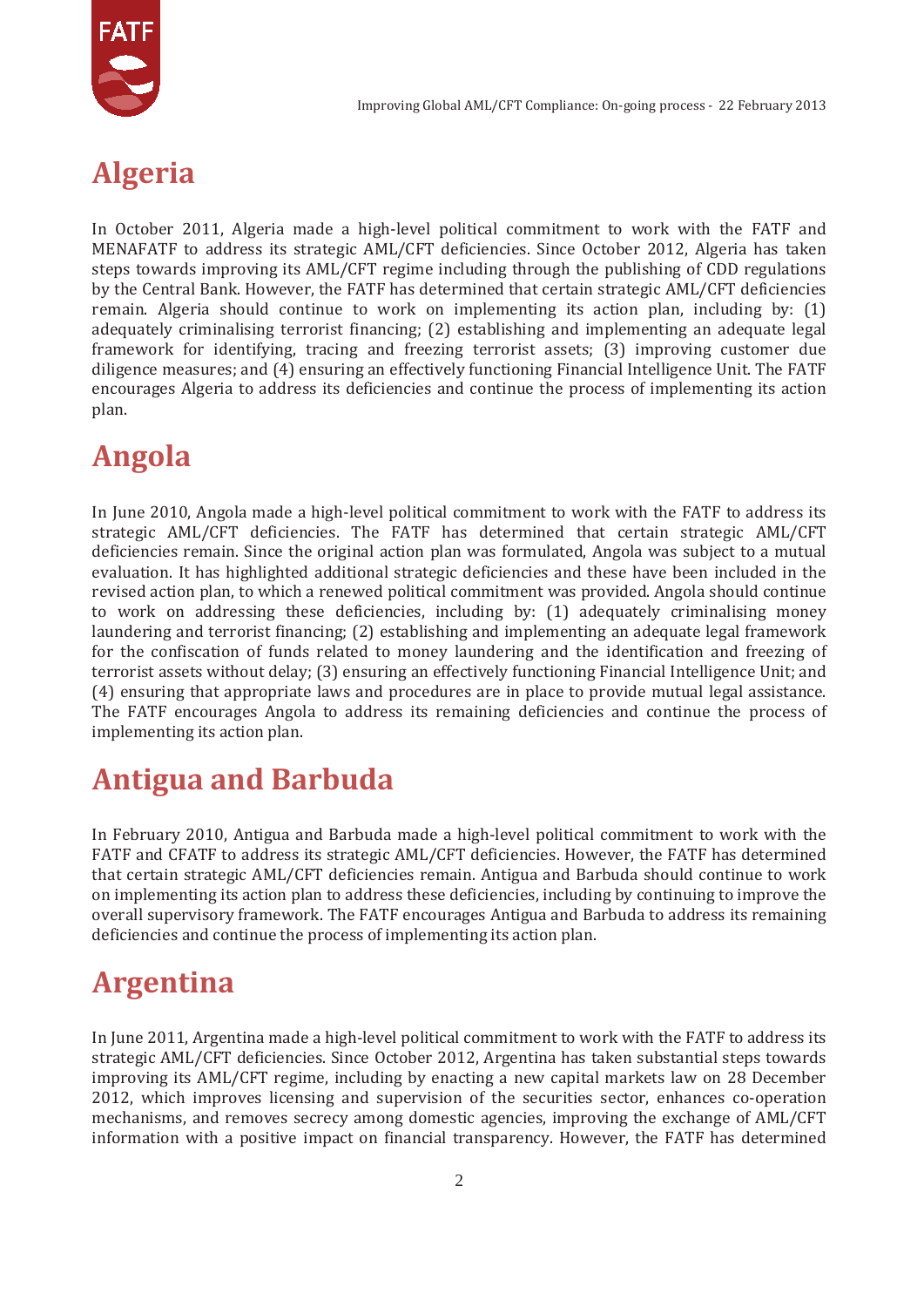

that certain strategic AML/CFT deficiencies remain. Argentina should continue to work on implementing its action plan to address these deficiencies, including by: (1) addressing the remaining deficiencies with regard to the criminalisation of money laundering, confiscation of funds related to money laundering, and freezing terrorist-related assets; (2) addressing the remaining issues for the Financial Intelligence Unit and suspicious transaction reporting requirements; (3) further enhancing the AML/CFT supervisory programme for all financial sectors; (4) further improving and broadening customer due diligence measures; and (5) enhancing the appropriate channels for international co-operation and ensuring effective implementation. The FATF encourages Argentina to address its remaining deficiencies and continue the process of implementing its action plan.

### **Bangladesh**

In October 2010, Bangladesh made a high-level political commitment to work with the FATF and APG to address its strategic AML/CFT deficiencies. Since October 2012, Bangladesh has taken steps towards improving its AML/CFT regime, including by obtaining Cabinet approval for the necessary amendments to its CFT legislation and issuing AML/CFT guidance to the capital markets intermediaries. However, the FATF has determined that certain strategic AML/CFT deficiencies remain. Bangladesh should continue to work on implementing its action plan to address these deficiencies, including by: (1) adequately criminalising terrorist financing; (2) establishing and implementing adequate procedures to identify and freeze terrorist assets; (3) ensuring an effectively functioning Financial Intelligence Unit; and (4) improving international co-operation. The FATF encourages Bangladesh to address its remaining deficiencies and continue the process of implementing its action plan.

### **Bolivia**

Pursuant to Bolivia's progress in largely addressing its action plan agreed upon with the FATF, Bolivia has been removed from the FATF's Public Statement and identified in this document. Since February 2010, when Bolivia made a high-level political commitment to work with the FATF and GAFISUD to address its strategic AML/CFT deficiencies, Bolivia has made significant progress to improve its AML/CFT regime, including by enacting legislation enhancing the criminalisation of money laundering and terrorist financing; establishing and implementing measures for freezing, seizing, and confiscating funds related to terrorist financing; and enhancing the effectiveness of the Financial Intelligence Unit. The FATF will conduct an on-site visit to confirm that the process of implementing the required reforms and actions is underway to address deficiencies previously identified by the FATF.

### **Brunei Darussalam**

Since June 2011, when Brunei Darussalam made a high-level political commitment to work with the FATF and APG to address its strategic AML/CFT deficiencies, Brunei Darussalam has made significant progress to improve its AML/CFT regime, including by enacting legislation to adequately criminalise money laundering and terrorist financing; establishing and implementing adequate procedures to identify and freeze terrorist assets; establishing and implementing adequate procedures for the confiscation of funds related to money laundering; improving suspicious transaction reporting requirements; ensuring a fully operational and effectively functioning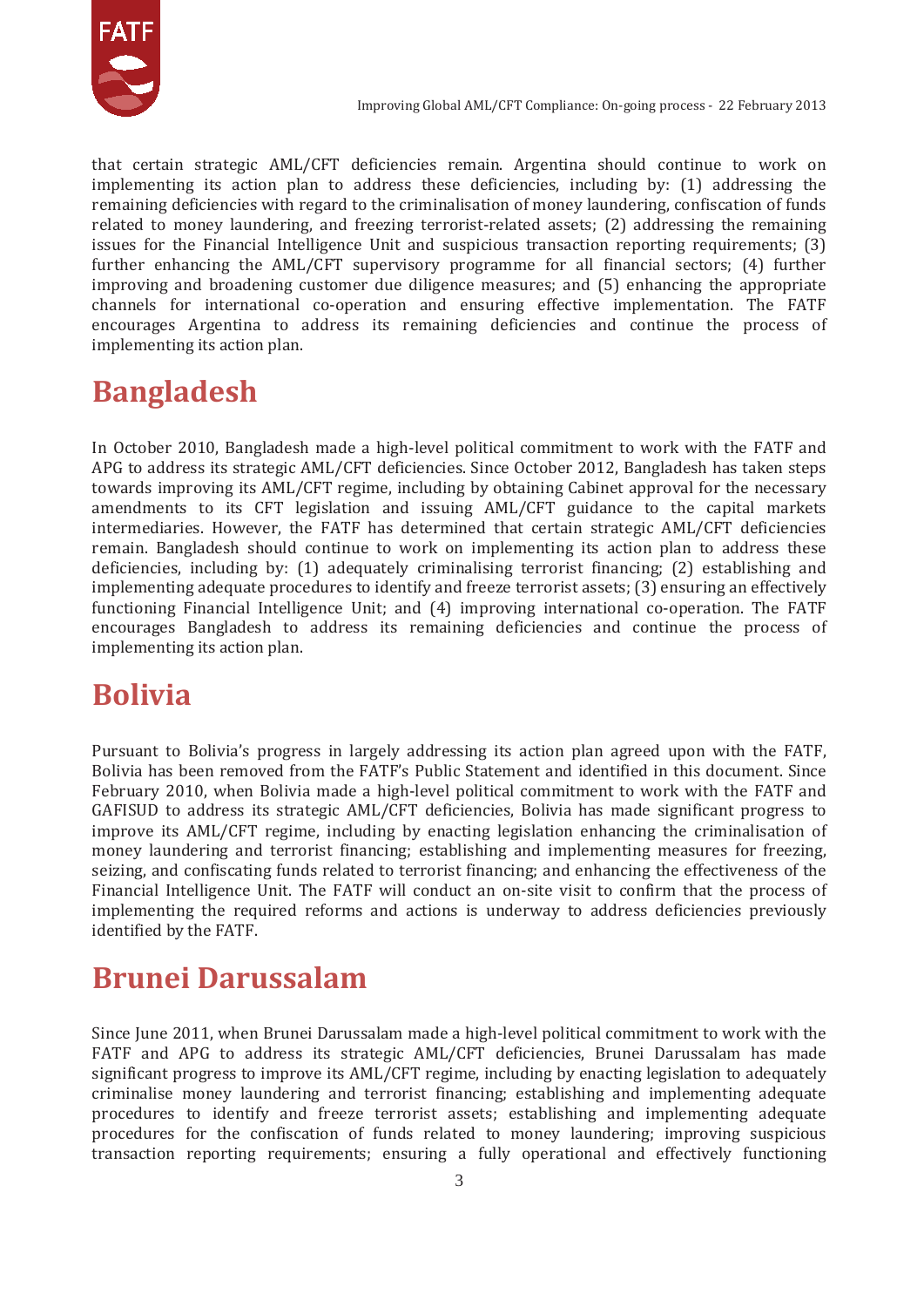

Financial Intelligence Unit; and enacting and implementing appropriate mutual legal assistance legislation. The FATF will conduct an on-site visit to confirm that the process of implementing the required reforms and actions is underway to address deficiencies previously identified by the FATF.

# **Cuba**

In February 2013, Cuba made a high-level political commitment to work with the FATF and the GAFISUD to address its strategic AML/CFT deficiencies. Cuba joined GAFISUD in December 2012. The FATF has determined that certain AML/CFT deficiencies exist. Cuba should work on implementing its action plan to address these deficiencies, including by: (1) adequately criminalising money laundering and terrorist financing; (2) establishing and implementing adequate procedures to identify and freeze terrorist assets; (3) improving customer due diligence measures; (4) improving suspicious transaction reporting requirements; (5) ensuring a fully operational and effectively functioning Financial Intelligence Unit; and (6) ensuring that appropriate laws and procedures are in place with regard to international cooperation and mutual legal assistance.

## **Cambodia**

In June 2011, Cambodia made a high-level political commitment to work with the FATF and APG to address its strategic AML/CFT deficiencies. The FATF has determined that certain strategic AML/CFT deficiencies remain. Cambodia should continue to work on implementing its action plan to address these deficiencies, including by: (1) adequately criminalising money laundering and terrorist financing; (2) establishing and implementing adequate procedures to identify and freeze terrorist assets; (3) establishing and implementing adequate procedures for the confiscation of funds related to money laundering; (4) ensuring a fully operational and effectively functioning Financial Intelligence Unit; and (5) establishing and implementing effective controls for cross-border cash transactions. The FATF strongly urges Cambodia to address its remaining deficiencies and continue the process of implementing its action plan, specifically by enacting the necessary AML/CFT amendments in line with the FATF standards.

# **Kuwait**

In June 2012, Kuwait made a high-level political commitment to work with the FATF and MENAFATF to address its strategic AML/CFT deficiencies. However, the FATF has determined that certain strategic AML/CFT deficiencies remain. Kuwait should continue to work on implementing its action plan to address these deficiencies, including by: (1) adequately criminalising terrorist financing; (2) implementing the Terrorist Financing Convention; (3) establishing and implementing adequate procedures to identify and freeze terrorist assets; (4) ensuring that appropriate laws and procedures are in place to provide mutual legal assistance; (5) establishing effective customer due diligence measures; (6) ensuring a fully operational and effectively functioning Financial Intelligence Unit (FIU), in particular addressing the operational autonomy of the FIU; and (7) ensuring that financial institutions are aware of and comply with their obligations to file suspicious transaction reports in relation to money laundering and terrorist financing. The FATF encourages Kuwait to address its remaining deficiencies and continue the process of implementing its action plan.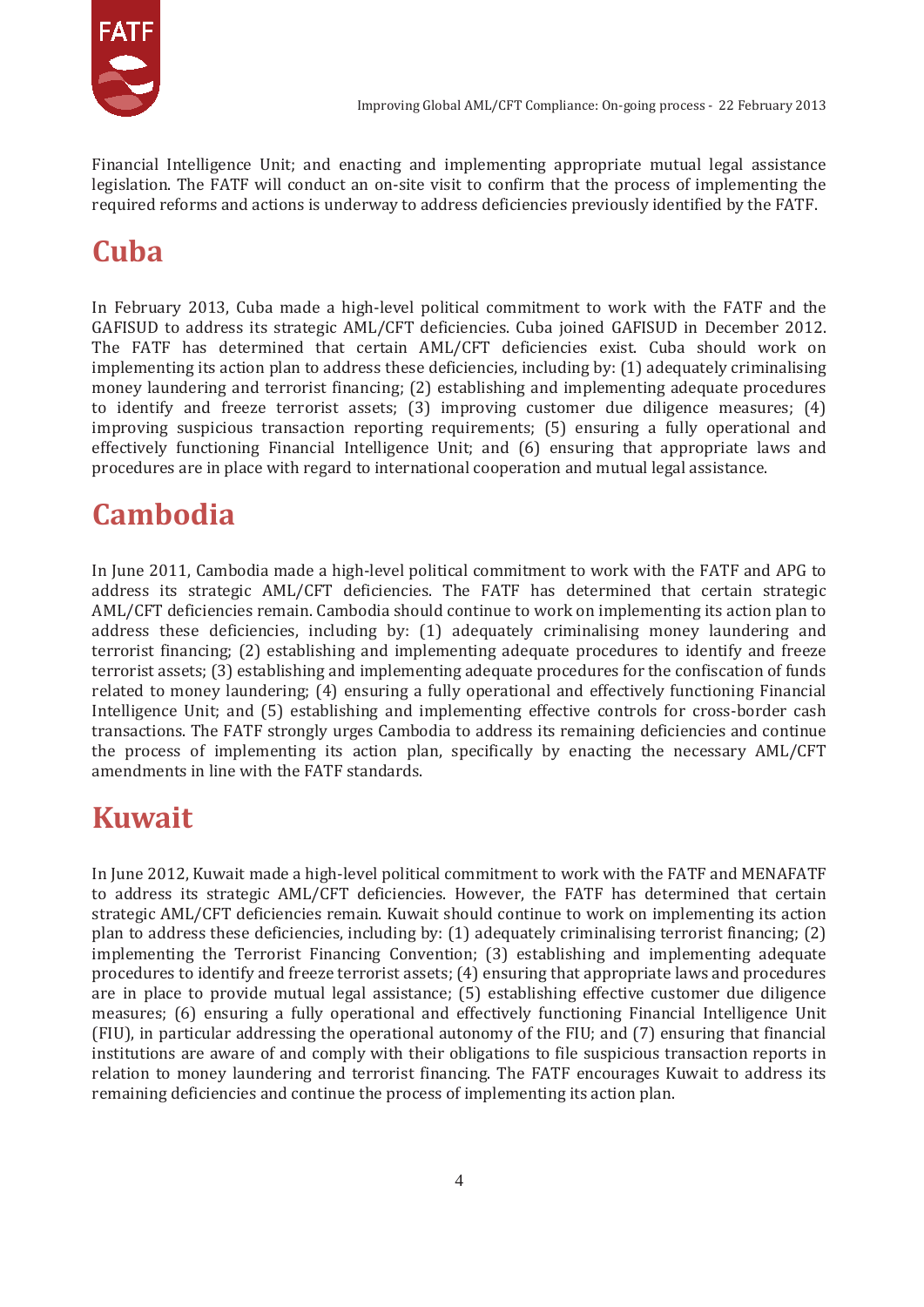



In October 2011, Kyrgyzstan made a high-level political commitment to work with the FATF and EAG to address its strategic AML/CFT deficiencies. Since October 2012, Kyrgyzstan has taken steps towards improving its AML/CFT regime, including by enacting a Governmental decree on the implementation of UNSC Resolutions. However, the FATF has determined that certain strategic AML/CFT deficiencies remain. Kyrgyzstan should continue to work on implementing its action plan to address these deficiencies, including by: (1) adequately criminalising terrorist financing; (2) addressing the remaining issue regarding criminalisation of money laundering; (3) clarifying the legal framework for identifying, tracing and freezing terrorist assets; and (4) implementing an adequate and effective AML/CFT supervisory programme for all financial sectors. The FATF encourages Kyrgyzstan to address its deficiencies and continue the process of implementing its action plan, in particular swiftly enacting adequate CFT amendments.

#### **Mongolia**

In June 2011, Mongolia made a high-level political commitment to work with the FATF and APG to address its strategic AML/CFT deficiencies. Since October 2012, Mongolia has taken steps towards improving its AML/CFT regime, including by continuing to demonstrate regulation of money service providers. However, the FATF has determined that strategic AML/CFT deficiencies remain. Mongolia should continue to work on implementing its action plan to address these deficiencies, including by: (1) adequately criminalising money laundering and terrorist financing; (2) establishing and implementing adequate procedures to identify and freeze terrorist assets; (3) establishing adequate procedures for the confiscation of funds related to money laundering; (4) establishing suspicious transaction reporting requirements; and (5) demonstrating effective regulation of money service providers. The FATF encourages Mongolia to address its remaining deficiencies and continue the process of implementing its action plan.

#### **Namibia**

In June 2011, Namibia made a high-level political commitment to work with the FATF and ESAAMLG to address its strategic AML/CFT deficiencies. Since October 2012, Namibia has taken significant steps to improve its AML/CFT system, including by enacting new TF legislation and updated AML legislation, and ratifying the Terrorist Financing Convention. The FATF has not yet assessed the new legislation due to its very recent nature, and therefore the FATF has not yet determined the extent to which it addresses any of the following issues: (1) adequately criminalising terrorist financing; and (2) establishing and implementing adequate procedures to identify and freeze terrorist assets. The FATF encourages Namibia to address its remaining deficiencies and continue the process of implementing its action plan.

### **Nepal**

In February 2010, Nepal made a high-level political commitment to work with the FATF and APG to address its strategic AML/CFT deficiencies. Since October 2012, Nepal has taken steps to improve its AML/CFT regime, including by promulgating the Organised Crimes Control Ordinance and issuing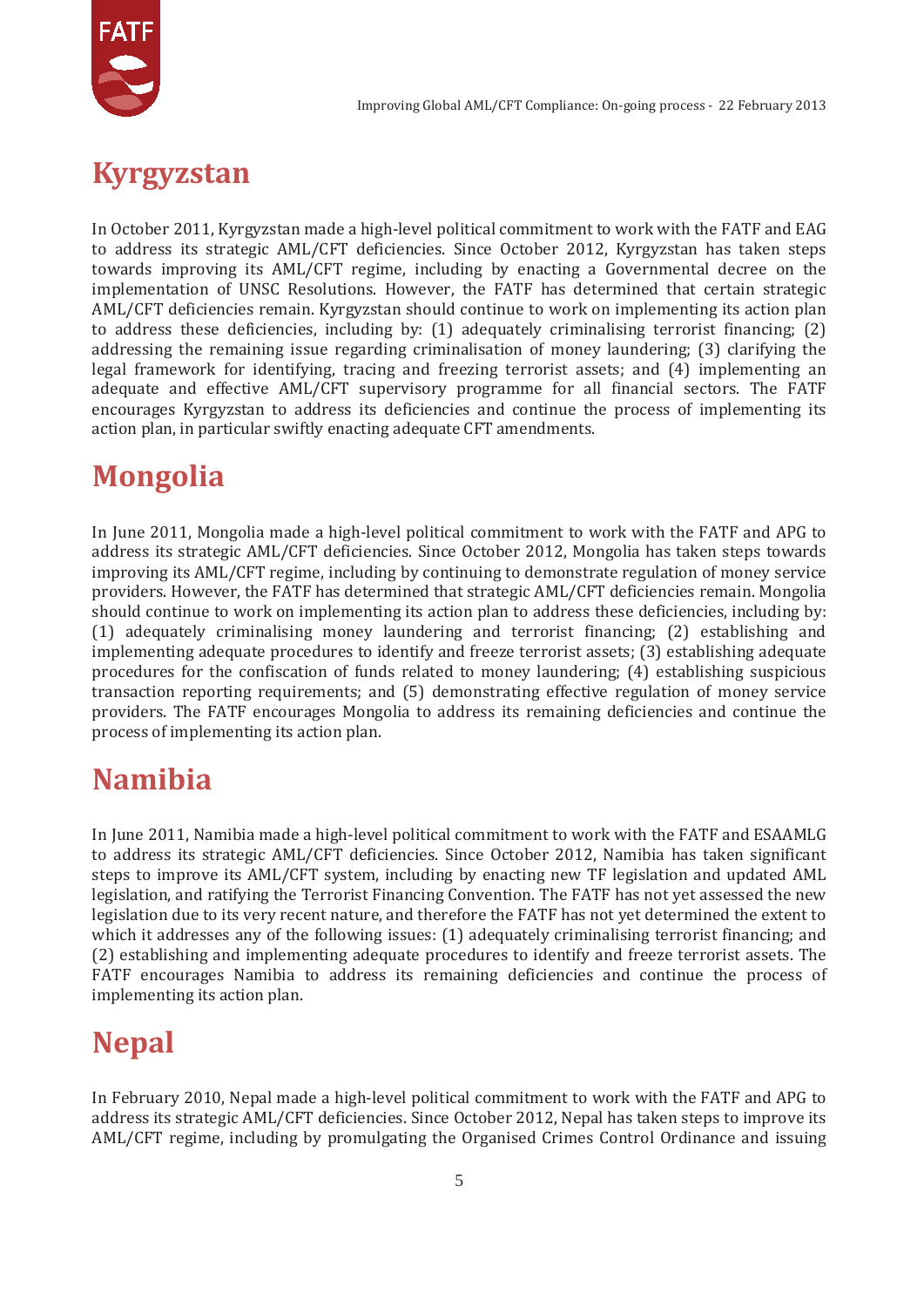

enforceable AML/CFT directives for both the insurance and securities sectors. However, the FATF has determined that certain strategic AML/CFT deficiencies remain. Nepal should continue to work on implementing its action plan to address these deficiencies, including by: (1) adequately criminalising money laundering and terrorist financing; (2) establishing and implementing adequate procedures to identify and freeze terrorist assets; (3) implementing adequate procedures for the confiscation of funds related to money laundering; (4) enacting and implementing appropriate mutual legal assistance legislation; (5) ensuring an effectively functioning Financial Intelligence Unit; and (6) establishing adequate suspicious transaction reporting obligations for money laundering and terrorist financing. The FATF urges Nepal to address its remaining deficiencies and continue the process of implementing its action plan.

### **Nicaragua**

In June 2011, Nicaragua made a high-level political commitment to work with the FATF and CFATF to address its strategic AML/CFT deficiencies. Since October 2012, Nicaragua has taken steps towards improving its AML/CFT regime, including by issuing AML/CFT regulations for the new FIU law and for the supervision of the microfinance sector. However, the FATF has not yet assessed these measures due to their very recent nature. Nevertheless, the FATF has determined that certain strategic AML/CFT deficiencies remain. Nicaragua should work with the FATF and CFATF on implementing its action plan to address these deficiencies, including by: (1) ensuring effective customer due diligence measures and record-keeping requirements, in particular entities not currently regulated by the supervisory authority; (2) establishing adequate suspicious transaction reporting obligations for money laundering and terrorist financing; (3) implementing an adequate AML/CFT supervisory programme for all financial sectors; (4) ensuring a fully operational and effectively functioning Financial Intelligence Unit; and (5) establishing adequate procedures for identifying and freezing terrorist assets. The FATF encourages Nicaragua to address its remaining deficiencies and continue the process of implementing its action plan.

# **Philippines**

Since October 2010, when the Philippines made a high-level political commitment to work with the FATF and APG to address its strategic AML/CFT deficiencies, the Philippines has made significant progress to improve its AML/CFT regime and has largely addressed its action plan, including by enacting legislation to adequately criminalise money laundering and terrorist financing; implementing adequate procedures to identify and freeze terrorist assets and confiscate funds related to money laundering; enhancing financial transparency; ensuring capacity and financial resources for competent authorities; and extending the coverage of reporting entities to include all financial institutions and some of the designated non-financial businesses and professions. The FATF will conduct an on-site visit to confirm that the process of implementing the required reforms and actions is underway to address deficiencies previously identified by the FATF. However, the FATF has concerns that the casino sector in the Philippines continues to be unregulated for AML and CFT purposes and is still not subject to AML/CFT requirements and urges the Philippines to promptly and effectively address this outstanding deficiency.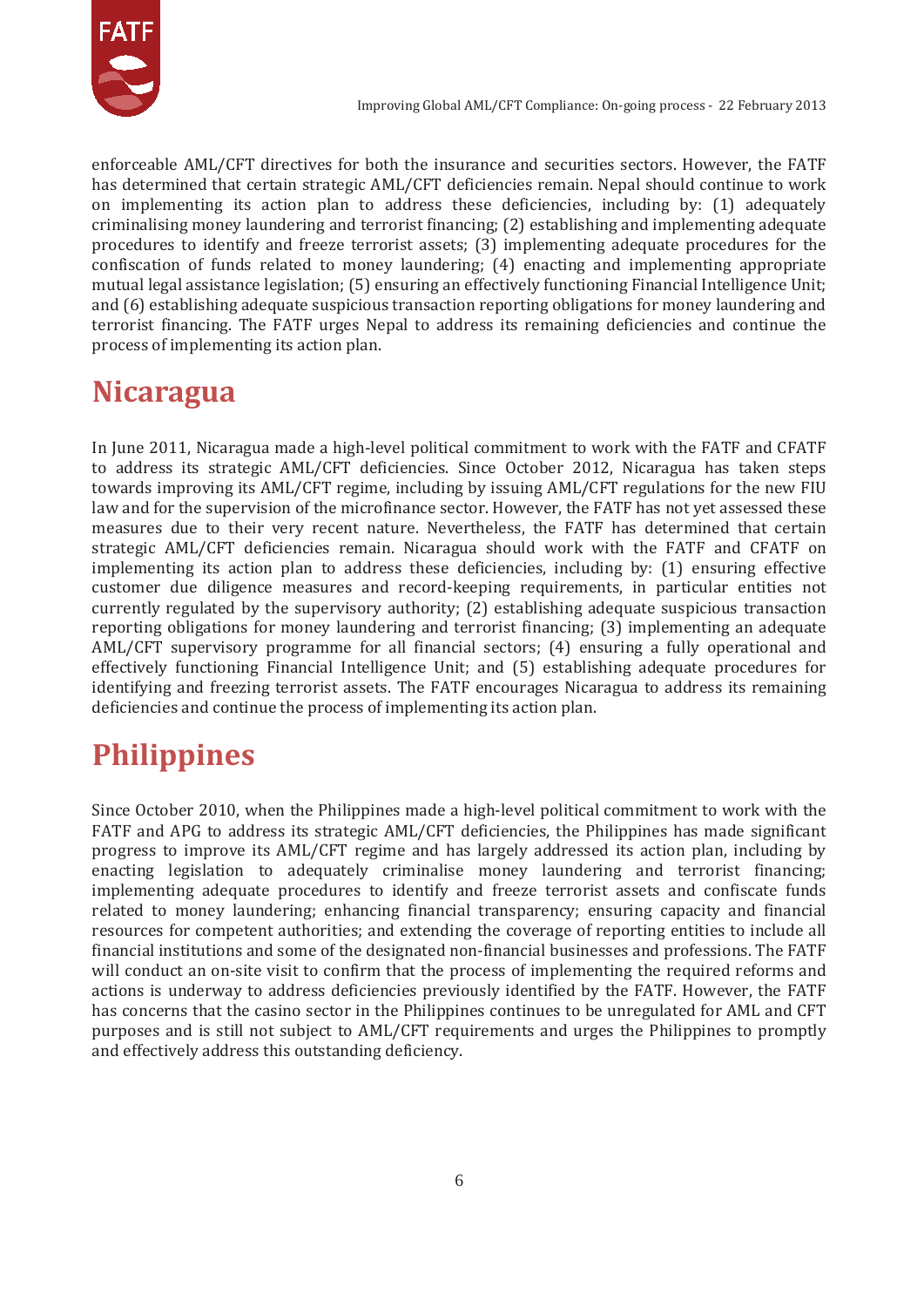

### **Sri Lanka**

Pursuant to Sri Lanka's progress in largely addressing its action plan agreed upon with the FATF, Sri Lanka has been removed from the FATF's Public Statement and identified in this document. Since February 2010, when Sri Lanka made a high-level political commitment to work with the FATF and APG to address its strategic AML/CFT deficiencies, Sri Lanka has made significant progress to improve its AML/CFT regime, including by enacting legislation to adequately criminalise money laundering and terrorist financing; and establishing and implementing adequate procedures to identify and freeze terrorist assets. The FATF will conduct an on-site visit to confirm that the process of implementing the required reforms and actions is underway to address deficiencies previously identified by the FATF.

## **Sudan**

In February 2010, Sudan made a high-level political commitment to work with the FATF and MENAFATF to address its strategic AML/CFT deficiencies. However, the FATF has determined that certain strategic AML/CFT deficiencies remain. Sudan should continue to work on implementing its action plan to address these deficiencies, including by: (1) implementing adequate procedures for identifying and freezing terrorist assets; (2) ensuring a fully operational and effectively functioning Financial Intelligence Unit; and (3) ensuring an effective supervisory programme for AML/CFT compliance. The FATF welcomes the adoption of the MENAFATF mutual evaluation report and will work with Sudan in light of the significant additional deficiencies identified in the report. The FATF encourages Sudan to address its remaining deficiencies and continue the process of implementing its action plan.

### **Thailand**

Pursuant to Thailand's progress in largely addressing its action plan agreed upon with the FATF, Thailand has been removed from the FATF's Public Statement and identified in this document. Since February 2010, when Thailand made a high-level political commitment to work with the FATF and APG to address its strategic AML/CFT deficiencies, Thailand has made significant progress to improve its AML/CFT regime, including by enacting legislation to adequately criminalise terrorist financing, establishing and implementing adequate procedures to identify and freeze terrorist assets, and further strengthening AML/CFT supervision. The FATF will conduct an on-site visit to confirm that the process of implementing the required reforms and actions is underway to address deficiencies previously identified by the FATF.

### **Zimbabwe**

In June 2011, Zimbabwe made a high-level political commitment to work with the FATF and ESAAMLG to address its strategic AML/CFT deficiencies. Since October 2012, Zimbabwe has taken steps towards improving its AML/CFT regime, including by ratifying the Terrorist Financing Convention. However, the FATF has determined that certain strategic AML/CFT deficiencies remain. Zimbabwe should continue to work with the FATF and ESAAMLG on implementing its action plan to address these deficiencies, including by: (1) adequately criminalising money laundering and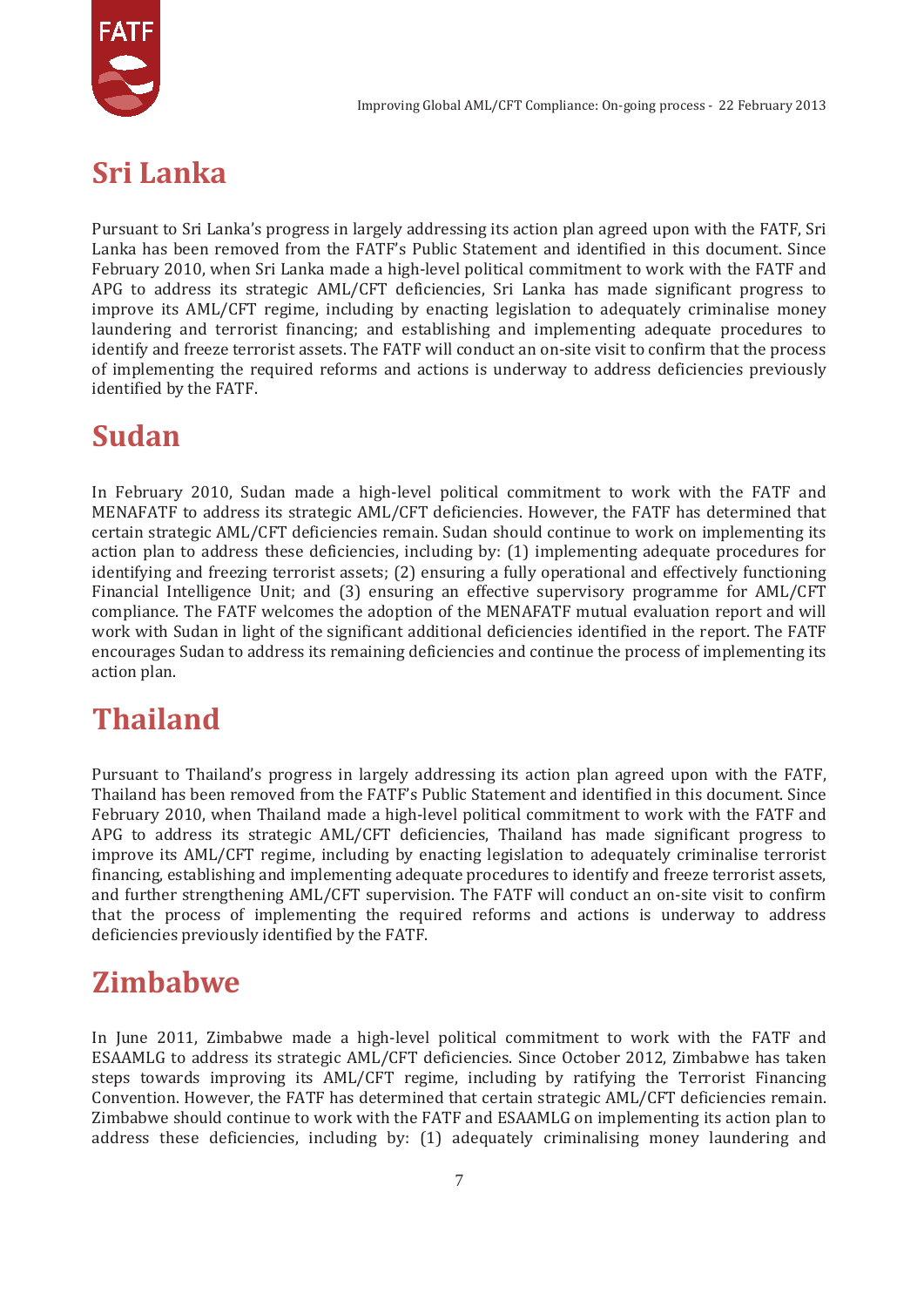

terrorist financing; (2) establishing and implementing adequate procedures to identify and freeze terrorist assets; (3) ensuring a fully operational and effectively functioning Financial Intelligence Unit; (4) ensuring that financial institutions are aware of and comply with their obligations to file suspicious transaction reports in relation to money laundering and the financing of terrorism; and (5) enacting and implementing appropriate mutual legal assistance legislation. The FATF encourages Zimbabwe to address its remaining deficiencies and continue the process of implementing its action plan, including by enacting the necessary amendments to AML/CFT legislation.

#### **Jurisdictions not making sufficient progress**

The FATF is not yet satisfied that the following jurisdictions have made sufficient progress on their action plan agreed upon with the FATF. The most significant action plan items and/or the majority of the action plan items have not been addressed. If these jurisdictions do not take sufficient action to implement significant components of their action plan by June 2013, then the FATF will identify these jurisdictions as being out of compliance with their agreed action plans and will take the additional step of calling upon its members to consider the risks arising from the deficiencies associated with the jurisdiction.

### **Morocco**

Despite Morocco's high-level political commitment to work with the FATF and MENAFATF to address its strategic AML/CFT deficiencies, the FATF is not yet satisfied that Morocco has made sufficient progress in addressing its remaining key deficiency of criminalising terrorist financing. While Morocco has completed the other elements of its action plan, Morocco should work with the FATF and MENAFATF on addressing this remaining deficiency by enacting the necessary legislation.

## **Tajikistan**

Despite Tajikistan's high-level political commitment to work with the FATF and EAG to address its strategic AML/CFT deficiencies, the FATF is not yet satisfied that Tajikistan has made sufficient progress in implementing its action plan, and certain strategic AML/CFT deficiencies remain. Tajikistan should continue to work with the FATF and EAG on implementing its action plan to address these deficiencies, including by (1) addressing remaining issues regarding criminalisation of money laundering and terrorist financing; (2) establishing and implementing adequate procedures for the confiscation of funds related to money laundering and identifying and freezing terrorist assets; (3) addressing the remaining issues relating to the Financial Intelligence Unit, suspicious transaction reporting requirements, and customer due diligence measures. The FATF encourages Tajikistan to address its remaining deficiencies and continue the process of implementing its action plan.